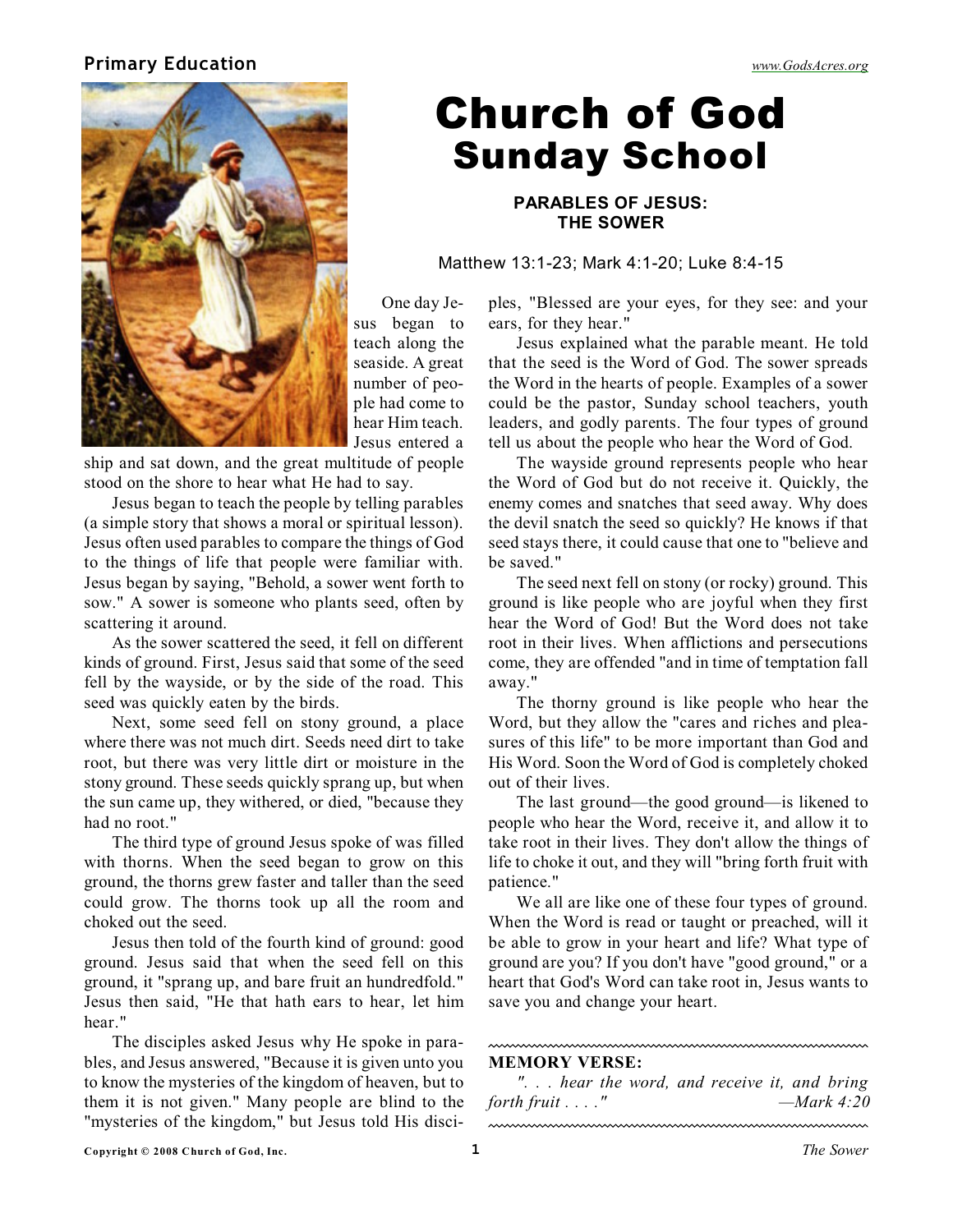Four Kinds of Ground



\_\_\_\_\_\_\_\_\_\_\_\_\_\_\_\_\_\_\_\_\_\_\_\_\_\_





Name the Four Kinds of Ground



 $\mathcal{L}_\text{max}$  , and the set of the set of the set of the set of the set of the set of the set of the set of the set of the set of the set of the set of the set of the set of the set of the set of the set of the set of the

\_\_\_\_\_\_\_\_\_\_\_\_\_\_\_\_\_\_\_\_\_\_\_\_\_